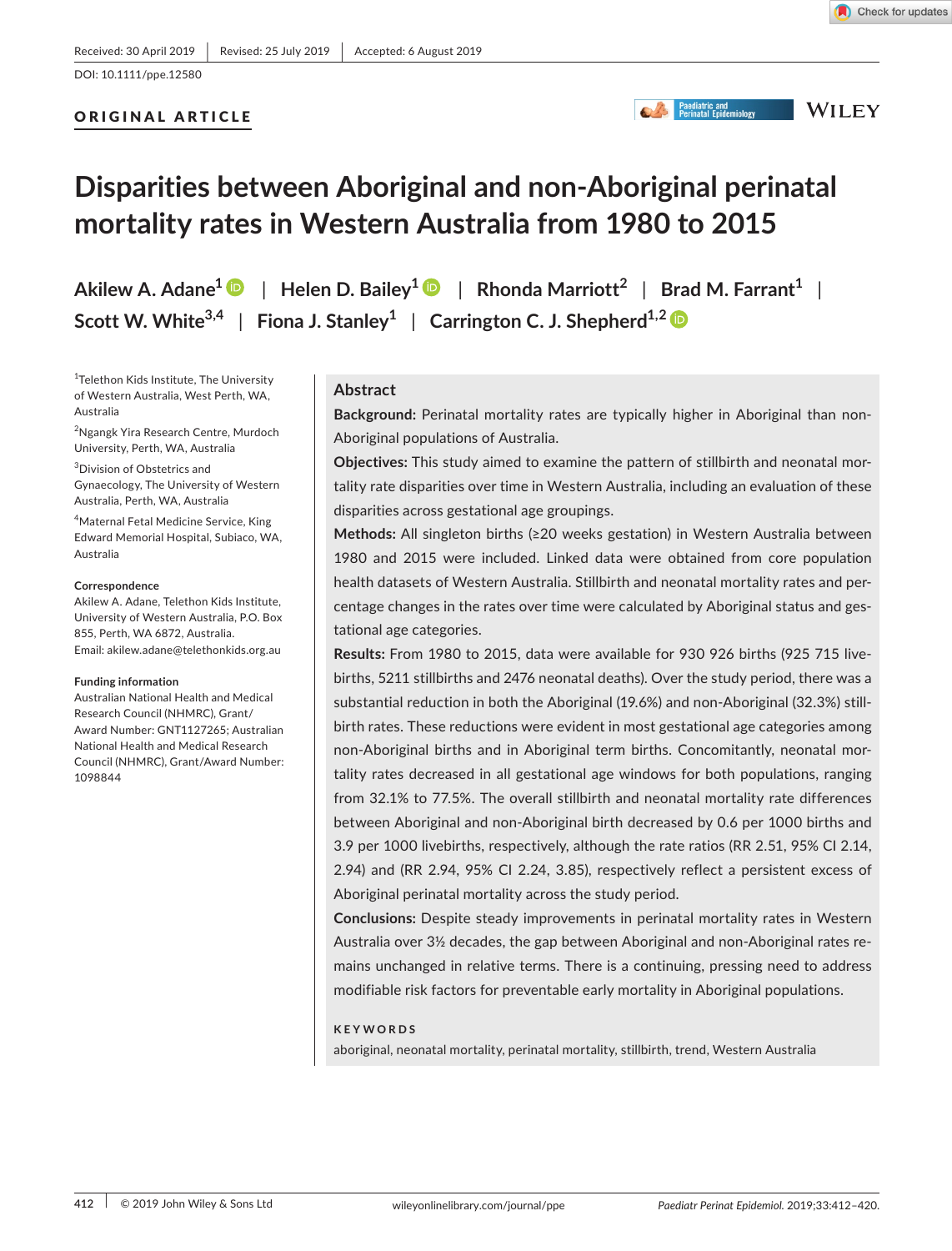# **1** | **BACKGROUND**

Despite substantial improvement in medical care over many dec‐ ades, perinatal death (stillbirth and neonatal death) remains a global pressing public health concern. For instance, in 2015, over 2.1 million stillbirths and 2.6 million neonatal deaths were documented globally, with the majority occurring in low- and middle-income countries.<sup>1,2</sup> The consequences of perinatal death are well documented, and can include long‐term psychological trauma and financial difficulties for parents.3,4

Stillbirths account for the majority of perinatal deaths<sup>5</sup> although there is substantial variation in stillbirth rates among developed countries.<sup>6,7</sup> This suggests that more stillbirths can be prevented and that current perinatal mortality rates in most developed countries—including Australia—could be reduced. While Australia has a relatively low perinatal death rate, considerable effort is required to be comparable to the rates achieved by other developed nations. For example, countries such as Iceland, Denmark and Finland con‐ sistently record fewer third trimester stillbirths at around two per 1000 births compared to about three stillbirths per 1000 births in Australia.<sup>6,8</sup> Recent global data demonstrate a significant decreasing trend in the overall stillbirth rate (from 1995 to 2015) for developed nations.<sup>2,9</sup> However, in Australia, over the last two decades, the perinatal mortality rate has not changed appreciably. In particular, the stillbirth rate has been static between 1995 and 2001 and slightly increased between 2002 and 2014.<sup>10</sup>

Disaggregated data highlight that some population sub‐ groups are at a distinctly higher risk of perinatal death within Australia—including those born preterm and births to Aboriginal and/or Torres Strait Islander (hereafter Aboriginal) women.<sup>10</sup> Gestational age at birth is strongly linked with the perinatal mor‐ tality rate, and a recent Australian analysis showed a shift in ges‐ tational age‐specific risk of stillbirth despite a relatively static overall stillbirth rate. These changes reflect a shift in the dis‐ tribution of reproductive health indicators over time—including rates of smoking in pregnancy, obesity and maternal age, among others—and highlight the importance of examining stillbirth risks by pregnancy stage.<sup>11</sup> Further, perinatal mortality rate disparities in Australian data are likely to reflect differential access to quality care, and the social, economic and environmental pro‐ cesses that pose risks to Aboriginal health outcomes from pre‐ conception through early life.<sup>12</sup> Notwithstanding, there is limited and inconsistent evidence on whether, and to what degree, gaps are closing over time and interventions to affect change have been successful. For example, while a recent study<sup>13</sup> showed a 57.3% reduction (between 1995 and 2011) in stillbirth rate gap between Aboriginal and non‐Aboriginal women in the state of Queensland, there has been no change in stillbirth and neonatal mortality rate gaps in Western Australia over this time.<sup>14</sup>

This study aims to provide a more comprehensive and nuanced examination of the pattern of inequalities in perinatal mortality in Western Australia, using a long time series and with consideration of gestational age. A greater understanding of the scale of risk among

#### Synopsis

#### Study Question

This study aimed to examine the pattern of stillbirth and neonatal mortality rate disparities over time in Western Australia, including an evaluation of these disparities across gestational age groupings.

#### What's Already Known

Discrete and relatively short‐term data show that the rate of adverse birth outcomes including perinatal mortality rates are higher in Aboriginal than non‐Aboriginal popula‐ tions of Western Australia.

#### What This Study Adds

We used total Western Australia population‐level data to estimate the overall and ethnicity‐specific perinatal mortality trends in each gestational age window over 3 ½ decades. The perinatal mortality rate gap between the Aboriginal and non‐Aboriginal births has improved in abso‐ lute terms, but remained unchanged in relative terms.

population sub‐groups will support the consideration of tailored or targeted interventions for those at excess risk.

## **2** | **METHODS**

## **2.1** | **Data sources and study population**

Our main analysis included all singleton births of at least 20 weeks' gestation in Western Australia between 1980 and 2015. Late preg‐ nancy terminations (≥20 weeks' gestation) for foetal anomalies were only included in supplemental and sensitivity analyses. Data were obtained from core population health datasets $15$  that are routinely linked by the Data Linkage Branch (DLB) of the Western Australia Government Department of Health (DoH)—which includes the Midwives' Notification System (MNS), Birth and Death Registries, Western Australian Register of Developmental Anomalies (WARDA) and an Aboriginal status flag (ASF) created from a number of core datasets held by the DoH using algorithms developed by the 'Getting our Story Right' collaboration.<sup>16</sup> Overall ethical approval for the project was obtained from the Western Australian Aboriginal Health Ethics Committee (project 797) and the Western Australian DoH Human Research Ethics Committee (project 2016/51).

The MNS records the circumstances of all births of 20 weeks' or more gestation, with information received from attending practi‐ tioners since 1980 and was used as the primary data source to estab‐ lish the cohort. The MNS dataset includes maternal ethnicity origin (Caucasian, Aboriginal, Asian, Indian, African, Polynesian, Maori and Other) and baby characteristics (date of birth, plurality, gestational age, birthweight and status [liveborn or stillborn]).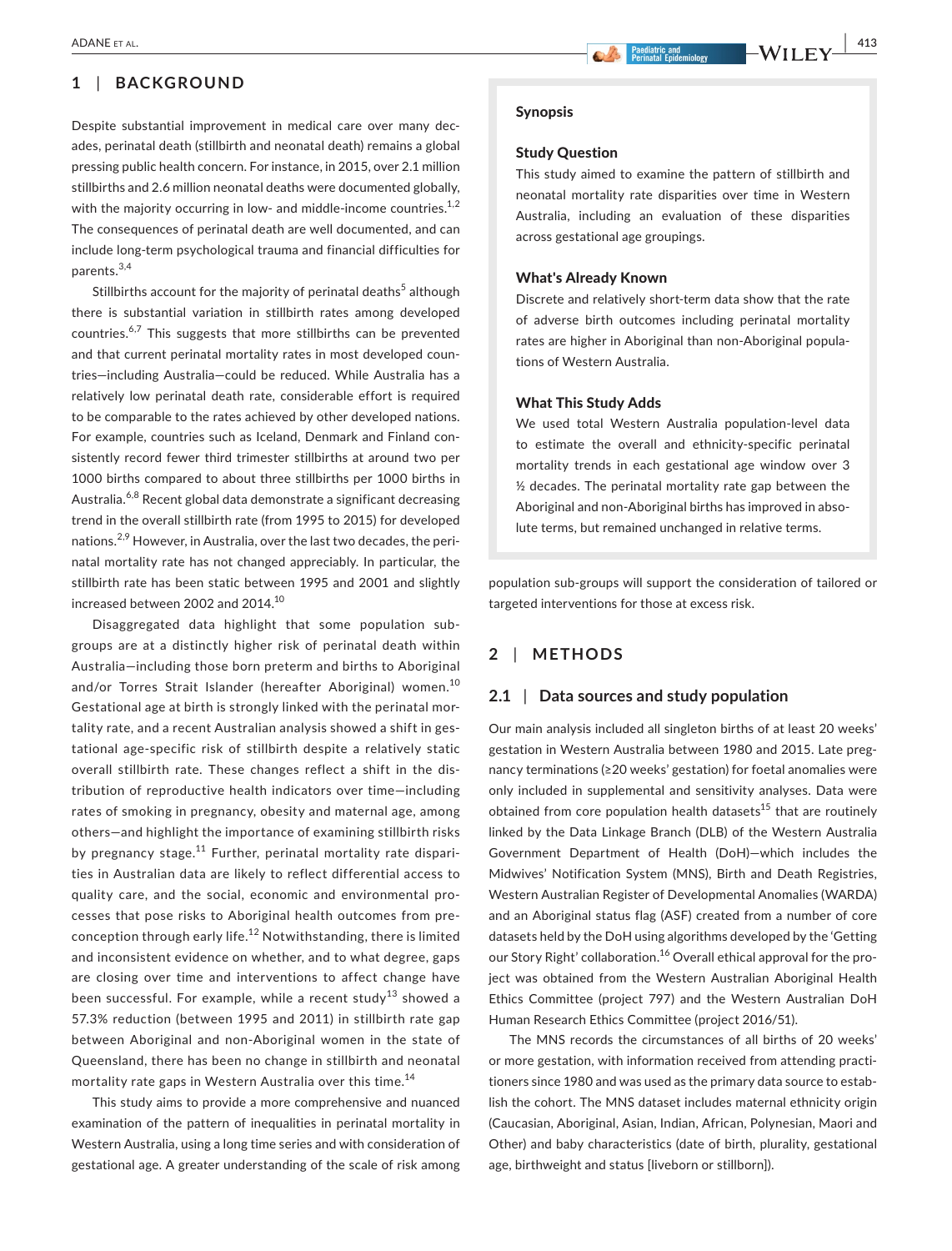**414 WII FY and the set of the set of the set of the set of the set of the set of the set of the set of the set of the set of the set of the set of the set of the set of the set of the set of the set of the set of the se** 

Additional demographic information was obtained from the Birth Register while childhood deaths were identified using the Death Register. The WARDA, which includes records of developmental anomalies for all stillbirths, livebirths and children under the age of 6 years, was used to identify any major birth defects.

These datasets were linked together by the DLB by probabilistic linkage method $^{17}$  using common identifiers including name, address and birthdate, and the data (with identifying fields removed) were securely transferred to the research team.

### **2.2** | **Study variables**

Births to women recorded as Aboriginal were categorized as Aboriginal in this study, with all other ethnicity origins combined and grouped as non‐Aboriginal. The ASF provides an alternative method of identifying Aboriginal study participants and has been used in sen‐ sitivity analyses; it was derived using a multi‐stage median approach to create a single consistent status for each individual, designed to maximize the use of available information without allowing undue in‐ fluence of individual datasets with multiple records per individual. $16$ Notably, while the ethnicity variable in the MNS identifies births to Aboriginal mothers, the ASF uses information on the Aboriginal sta‐ tus of both parents to determine the status of the child. Gestational age at birth was grouped into 20-27 weeks [extremely preterm], 28‐31 weeks [very preterm], 32‐36 weeks [moderate to late preterm] and ≥37 weeks [term]) according to the WHO classification.<sup>18</sup> While the stillbirth risk is known to increase after 41 weeks' of gestion,  $19$ we had insufficient numbers to group these separately. Due to the small number of neonatal deaths in very preterm and moderate to late preterm gestational age groups, these were collapsed together during the analysis. Stillbirth (foetal death at or after 20 weeks' ges‐ tation) was identified based on the birth status variable in the MNS. Similarly, neonatal death (death of a liveborn infant within 28 days of birth) was determined using the age of death variable in Death Registry. The proportion of babies who were small for gestational age (SGA; below the 10th percentile) and severe SGA (below the 3rd percentile) were determined following the Australian national birth‐ weight percentiles estimated using infants born between 1997 and 2007.<sup>20</sup> The Australian Bureau of Statistics' Socio-economic Index for Areas (SEIFA) was used to measure area‐level socio‐economic (SES) disadvantage of the mother's place of residence at the time of birth. The SEIFA index ranks the relative level of disadvantage of areas using the attributes of all persons in each Collection District (the smallest available geographical area) and includes measures of income, educational attainment, employment status, occupational skill and housing. Quintiles were determined based on the distribution of values for all Australian Collection Districts.<sup>21</sup>

## **2.3** | **Statistical analysis**

Chi‐square and *t* tests were used to compare the distribution of ma‐ ternal and infant characteristics by Aboriginal status. The rates of stillbirth and neonatal mortality from 1980 to 2015 were estimated over four nine‐year periods (1980‐1988, 1989‐1997, 1998‐2006 and 2007‐2015). Stillbirth rates were calculated as the number of stillbirths in each period divided by the total number of births (live‐ birth + stillbirth) in that period multiplied by 1000. Similarly, neona‐ tal mortality rates were calculated as the number of neonatal deaths in each period divided by the number of livebirths in that period multiplied by 1000. Gestational age‐specific rates were calculated as the number of stillbirths or neonatal deaths in each gestational age window divided by the number of ongoing pregnancies (foetuses at risk) at the beginning of the gestational age window multiplied by 1000.<sup>22,23</sup> P trend was used to examine changes in the rate of stillbirth and neonatal mortality over time. $^{24}$  Percentage reductions were calculated as the difference in rates between two periods (eg stillbirth rate in 1989‐1997 minus stillbirth rate in 1980‐1988 divided by stillbirth rate in 1980‐1988 multiplied by 100), and the average annual reductions were estimated as the sum of percentage reduc‐ tions across the three periods (1980‐1988 to 1989‐1997, 1989‐1997 to 1998‐2006 and 1998‐2006 to 2007‐2015) divided by the total number of years. Rate ratios (RR) and their 95% confidence intervals (CI) were calculated (via *csi* command) as Aboriginal stillbirth or neo‐ natal mortality rate divided by the non‐Aboriginal rate.

Supplemental and sensitivity analyses were performed by in‐ cluding late pregnancy terminations for foetal anomalies and using Aboriginal status based on the ASF instead of reported ethnicity in the MNS. Stata version 15 (StataCorp. 2017) was used for all analyses.

## **3** | **RESULTS**

There was a total of 937 218 singleton births between 1980 and 2015. Of these, 5218 (0.6%) had missing either Aboriginal status  $(n = 1208)$  or gestational age  $(n = 4010)$  so were excluded from the analyses. In addition, 1074 births following pregnancy terminations for foetal anomalies (0.1%) were only included in sensitivity analy‐ ses, thus leaving 930 926 births in the main analyses (925 715 live‐ births, 5211 stillbirths and 2476 neonatal deaths) (Table 1).

Aboriginal babies were more likely to be stillborn, born preterm, be SGA and die in the neonatal period but less likely to have any major birth defect than non‐Aboriginal babies. Aboriginal mothers were significantly more likely to be younger at delivery, multiparous, have started antenatal care after 12 weeks of gestation, have smoked during pregnancy and live in an area within the lowest SES quintile than non‐Aboriginal mothers. Most of these variations were unchanged over time. The number of livebirths and pregnancy ter‐ minations for foetal reasons increased substantially over time, while the number of neonatal deaths and the proportion of SGA infants decreased over the study period (Table 1 and Table S1).

Between 1980 and 2015, there was a reduction in stillbirth and neonatal mortality rates, although the rate of reduction was lower for stillbirth (Figure 1A). From 1980‐1988 to 2007‐2015, the still‐ birth rate decreased by 30.4%, from 6.9 to 4.8 per 1000 births (*P* trend < .001) with the average annual reduction of 0.9%. The rate of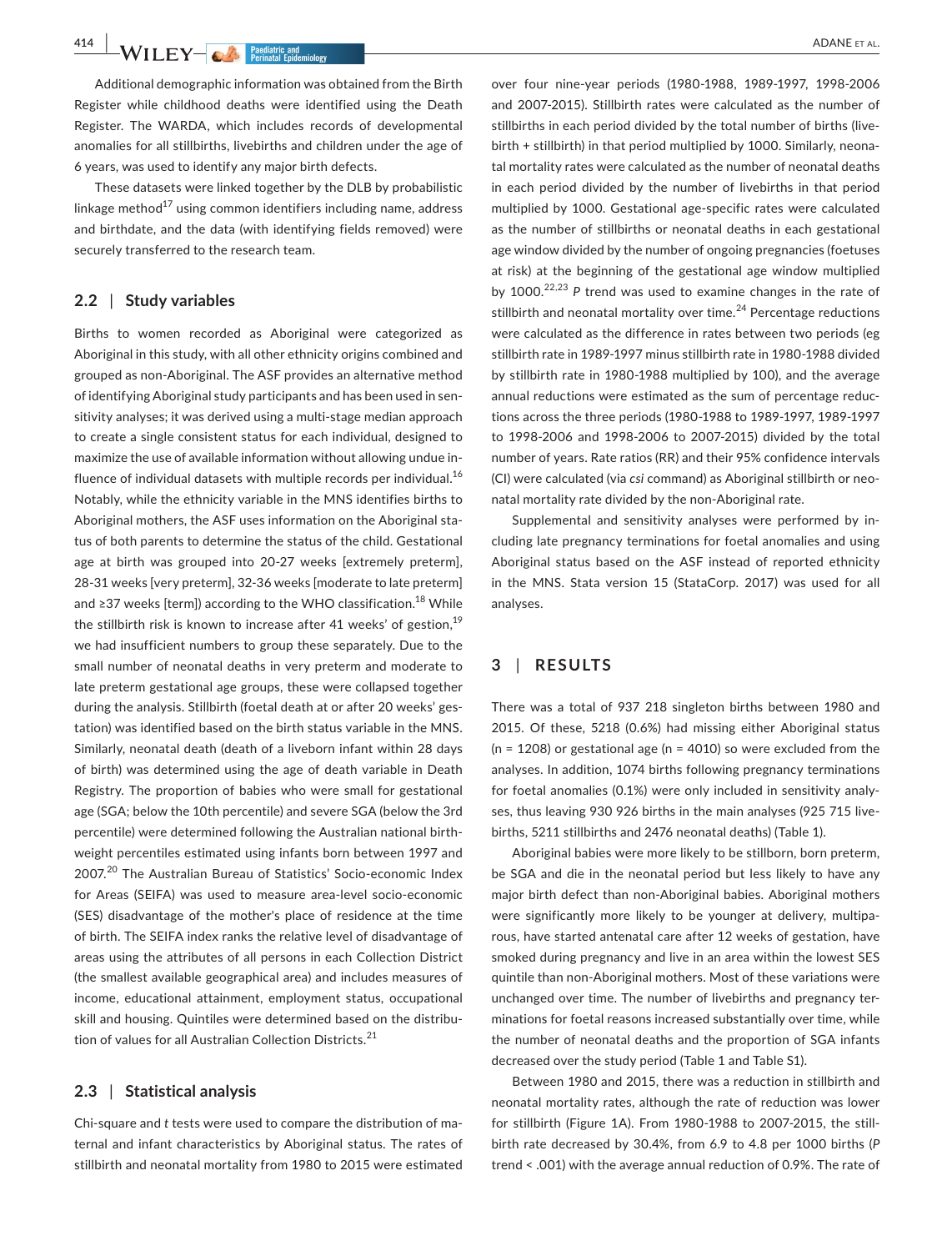## TABLE 1 Maternal and infant characteristics by Aboriginal status, Western Australia, 1980-2015

|                                            |                            | Aboriginal status <sup>a</sup> |                            |  |
|--------------------------------------------|----------------------------|--------------------------------|----------------------------|--|
|                                            | <b>Overall N = 930 926</b> | Aboriginal N = $52$ 983        | Non-Aboriginal N = 877 943 |  |
|                                            | n (%)                      | n (%)                          | n (%)                      |  |
| Maternal characteristics                   |                            |                                |                            |  |
| Age at birth (years)                       |                            |                                |                            |  |
| $\leq$ 24                                  | 231 305 (24.9)             | 31 675 (59.8)                  | 199 630 (22.7)             |  |
| $25 - 29$                                  | 299 060 (32.1)             | 12 155 (22.9)                  | 286 905 (32.7)             |  |
| 30-34                                      | 265 069 (28.5)             | 6227 (11.8)                    | 258 842 (29.5)             |  |
| $35+$                                      | 135 477 (14.6)             | 2926(5.5)                      | 132 551 (15.1)             |  |
| Mean (SD)                                  | 28.5(5.8)                  | 23.9(5.8)                      | 28.8 (5.4)                 |  |
| Parity                                     |                            |                                |                            |  |
| 0                                          | 376 304 (40.4)             | 15 489 (29.2)                  | 360 815 (41.1)             |  |
| $\mathbf{1}$                               | 314 099 (33.7)             | 12 612 (23.8)                  | 301 487 (34.3)             |  |
| $\geq$ 2                                   | 240 435 (25.8)             | 24 882 (47.0)                  | 215 553 (24.6)             |  |
| First antenatal care visit                 |                            |                                |                            |  |
| $\leq$ 12 weeks of gestation               | 108 041 (61.2)             | 3803 (44.2)                    | 104 238 (62.0)             |  |
| >12 weeks of gestation                     | 68 608 (38.8)              | 4792 (55.8)                    | 63 816 (38.0)              |  |
| SES quintiles                              |                            |                                |                            |  |
| 1st (most disadvantaged)                   | 176 509 (19.7)             | 30 885 (60.5)                  | 145 624 (17.3)             |  |
| 2nd                                        | 187 645 (21.0)             | 11 063 (21.7)                  | 176 582 (21.0)             |  |
| 3rd                                        | 186 046 (20.8)             | 5522 (10.8)                    | 180 524 (21.4)             |  |
| 4th                                        | 183 525 (20.5)             | 2688 (5.3)                     | 180 837 (21.5)             |  |
| 5th (least disadvantaged)                  | 160 218 (17.9)             | 932(1.8)                       | 159 286 (18.9)             |  |
| Smoking during pregnancy (1997-2015)       |                            |                                |                            |  |
| No                                         | 433 421 (84.2)             | 14 866 (50.4)                  | 66 581 (86.3)              |  |
| Yes                                        | 81 447 (15.8)              | 15 123 (49.6)                  | 418 298 (13.7)             |  |
| Infant characteristics                     |                            |                                |                            |  |
| Gestational age group (weeks)              |                            |                                |                            |  |
| $20 - 27$                                  | 5074 (0.6)                 | 740 (1.4)                      | 4334 (0.5)                 |  |
| 28-31                                      | 5785 (0.6)                 | 778 (1.5)                      | 5007 (0.6)                 |  |
| 32-36                                      | 54 373 (5.8)               | 6003 (11.3)                    | 48 370 (5.5)               |  |
| $\geq$ 37                                  | 865 694 (93.0)             | 45 462 (85.8)                  | 820 232 (93.4)             |  |
| Small for gestational age (<10th centiles) |                            |                                |                            |  |
| No                                         | 842 536 (90.5)             | 43 985 (83.1)                  | 798 551 (91.0)             |  |
| Yes                                        | 88 053 (9.5)               | 8967 (16.9)                    | 79 086 (9.0)               |  |
| Small for gestational age (<3rd centiles)  |                            |                                |                            |  |
| No                                         | 903 402 (97.1)             | 49 587 (93.8)                  | 853 815 (97.3)             |  |
| Yes                                        | 26 604 (2.9)               | 3302 (6.2)                     | 23 302 (2.7)               |  |
| Congenital anomalies                       |                            |                                |                            |  |
| No                                         | 889 926 (95.6)             | 50 811 (95.9)                  | 839 115 (95.6)             |  |
| Yes                                        | 41 000 (4.4)               | 2172(4.1)                      | 38 828 (4.4)               |  |
| Stillbirth                                 |                            |                                |                            |  |
| No                                         | 925 715 (99.4)             | 52 357 (98.8)                  | 873 358 (99.5)             |  |
| Yes                                        | 5211 (0.6)                 | 626(1.2)                       | 4585 (0.5)                 |  |
| Neonatal death                             |                            |                                |                            |  |
| No                                         | 923 239 (99.7)             | 52 020 (99.4)                  | 871 219 (99.8)             |  |
| Yes                                        | 2476 (0.3)                 | 337 (0.6)                      | 2139 (0.2)                 |  |

Abbreviations: SD, standard deviation; SES, socio‐economic status.

 $^{\rm a} \chi^{\rm 2}$  and  $t$  tests were used to compare groups and all *P*‐values were < .001, some column totals may not add up to 930 926 because of missing informa‐ tion or design, for example, information on smoking during pregnancy was only available since 1997 and on first antenatal care visit since 2010.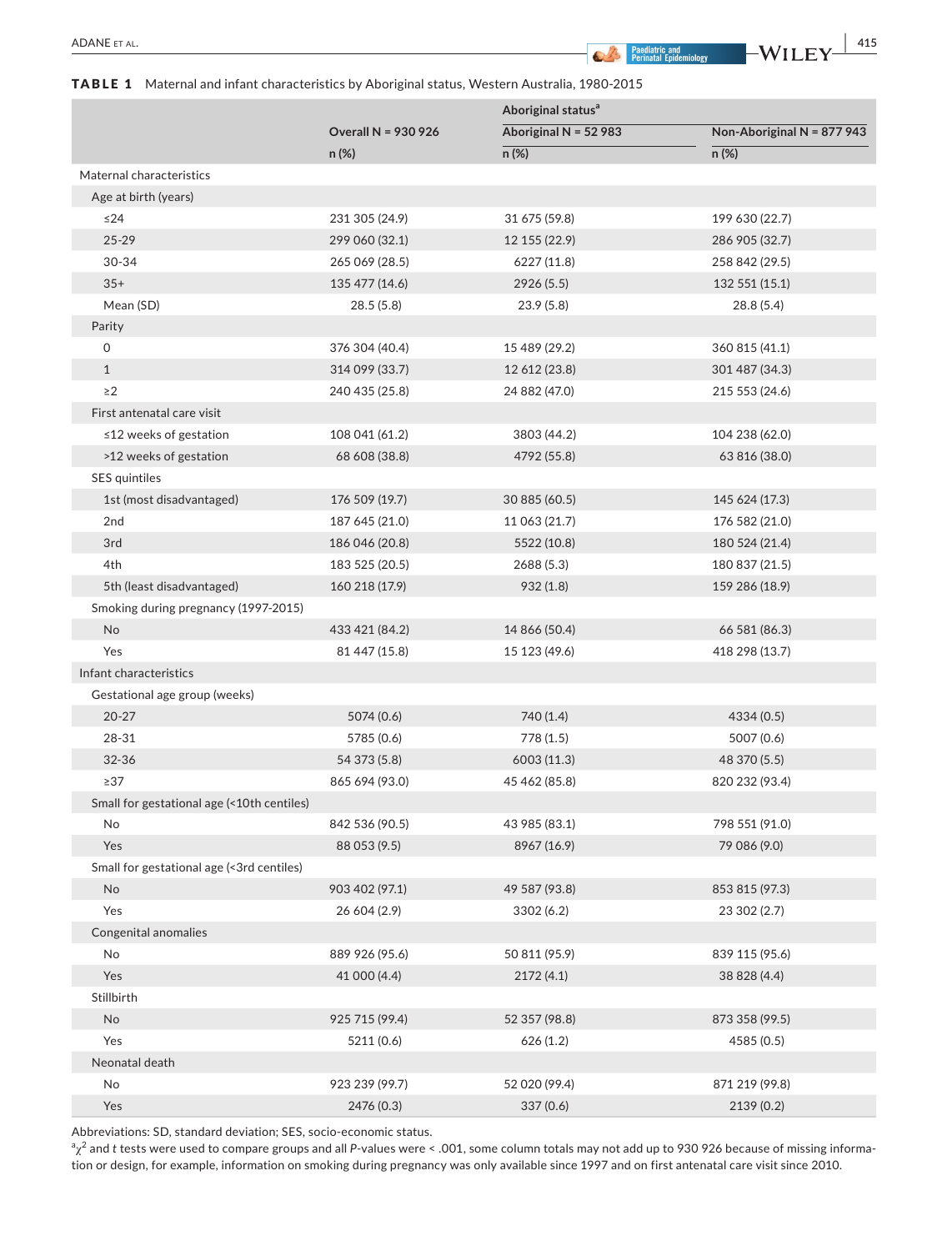**416 WILEY-CA Predictive and Periodic Findermichosy** 

neonatal mortality decreased by 67.4%, an average annual reduction of 2.6%, from 4.6 per 1000 livebirth in 1980‐1988 to 1.5 per 1000 livebirths in 2007‐2015 (*P* trend <0.001). When the analyses were restricted to third trimester (≥28 weeks) births, similar trends were observed for neonatal death, but the average annual reduction rate increased to 1.5% for stillbirth (Figure 1B).

Over the study period, the stillbirth rate reduction for births to Aboriginal women was 19.6% (13.8‐11.1 per 1000 births, *P* trend = 0.04), while for births to non‐Aboriginal women the decrease was 32.3% (6.5‐4.4 per 1000 births, *P* trend < 0.001) (Table 2). In Aboriginal births, a decreasing trend of stillbirth was observed for the gestational age groups at 28 weeks and above but was only statistically significant for births ≥37 weeks of gestation while the esti‐ mates for 28‐36 weeks of gestation were based on small numbers. A significant decreasing trend of stillbirth was found for non‐Aboriginal births at all gestational age groupings, except for the 20‐27 weeks group, with the rate reduction ranging from 43.9% (for ≥37 weeks) to 47.2% (for 32‐36 weeks). The overall stillbirth rate difference between Aboriginal and non‐Aboriginal births decreased from 7.3 per 1000 births in 1980‐1988 to 6.7 per 1000 births in 2007‐2015. However, as shown in Figure 2A, the stillbirth RR (Aboriginal vs non‐ Aboriginal) has gradually increased from (RR 2.11, 95% CI 1.78, 2.51) in 1980‐1988 to (RR 2.51, 95% CI 2.14, 2.94) in 2007‐2015.

Between 1980 and 2015, the neonatal mortality rates de‐ creased in both Aboriginal and non‐Aboriginal births as well as in all gestational age groups within each population group (Aboriginal and non-Aboriginal). During the study period, the neonatal mortality rate reduced by 63.0% in Aboriginal births (10.8 to 4.0 per 1000 livebirths, *P* trend < .001) and by 67.4% in non‐Aboriginal births (4.3 to 1.4 per 1000 livebirths, *P* trend < 0.001). In other words,

between 1980‐1988 and 2007‐2015, about seven Aboriginal neo‐ natal deaths and approximately three non‐Aboriginal neonatal deaths per 1000 livebirths were averted. For Aboriginal births, the rate reductions in 20‐27, 28‐36 and ≥37 weeks of gestation were 32.1%, 71.5% and 77.5%, respectively. The corresponding figures for non‐Aboriginal births were 66.2%, 71.2% and 66.8%. The overall neonatal mortality rate difference between Aboriginal and non‐Aboriginal births reduced from 6.5 (1980‐1988) to 2.6 (2007‐2015) neonatal deaths per 1000 livebirth (Table 2). The neonatal mortality RR (Aboriginal vs non‐Aboriginal) increased considerably between 1989‐1997 and 1998‐2006, from (RR 2.26, 95% CI 1.79, 2.84) to (RR 3.30, 95% CI 2.60, 4.18) but showed a decline in subsequent period (Figure 2B).

There were no notable differences in the sensitivity analysis when the Aboriginal status identified based on the ASF was used instead of ethnicity in MNS (relative difference <16% for all rates in Table 2; data not shown). As expected, when births following pregnancy terminations for foetal anomalies were included, the stillbirth rates substantially increased for 20‐27 weeks of gesta‐ tion and the increasing trend of stillbirth rates reached statistical significance in both Aboriginal and non‐Aboriginal births (Table S2).

#### **4** | **COMMENT**

#### **4.1** | **Principal findings**

In this large population‐based linked data study, both Aboriginal and non‐Aboriginal perinatal mortality rates consistently showed marked improvements over 36 years, although the relative reduc‐ tions have been greater for non‐Aboriginal births and in neonatal



FIGURE 1 Stillbirth and neonatal mortality rates, Western Australia, 1980-2015; (A) included all singleton births of at least 20 weeks' gestation and (B) included all singleton births of 28 or more weeks' gestation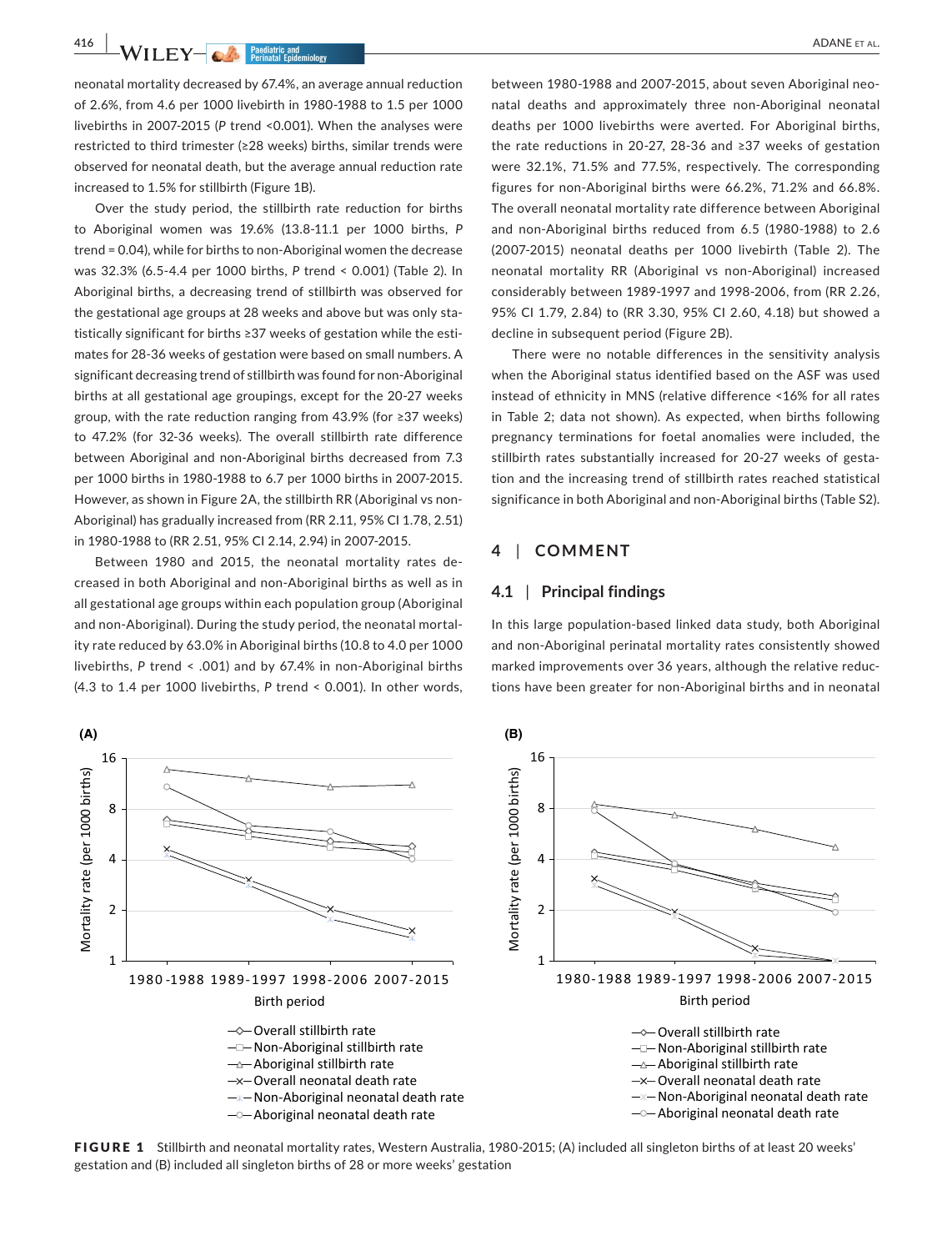TABLE 2 Stillbirth and neonatal mortality rates by Aboriginal status and gestational age, Western Australia, 1980‐2015

|                                                    | Year of birth     |                   |                   |                   |         |
|----------------------------------------------------|-------------------|-------------------|-------------------|-------------------|---------|
|                                                    | 1980-1988         | 1989-1997         | 1998-2006         | 2007-2015         |         |
|                                                    | Rate per 1000 (n) | Rate per 1000 (n) | Rate per 1000 (n) | Rate per 1000 (n) | P trend |
| Stillbirth rate <sup>a</sup> (N = 930 926)         |                   |                   |                   |                   |         |
| Aboriginal                                         |                   |                   |                   |                   |         |
| 20-27 weeks                                        | 5.4(56)           | 4.9(64)           | 4.9 (70)          | 6.5(99)           | 0.196   |
| 28-31 weeks                                        | 1.7(17)           | 1.6(21)           | 1.1(16)           | 1.1(17)           | 0.155   |
| 32-36 weeks                                        | 2.5(25)           | 2.8(36)           | 2.3(32)           | 1.7(25)           | 0.099   |
| ≥37 weeks                                          | 5.1(45)           | 3.3(37)           | 3.0(37)           | 2.2(29)           | < 0.001 |
| Third trimester (≥28 weeks)                        | 8.5(87)           | 7.3(94)           | 6.0(85)           | 4.7(71)           | < 0.001 |
| Aboriginal overall                                 | 13.8 (143)        | 12.1 (158)        | 10.8(155)         | 11.1 (170)        | 0.043   |
| Non-Aboriginal                                     |                   |                   |                   |                   |         |
| 20-27 weeks                                        | 2.3(446)          | 2.1(435)          | 2.1(440)          | 2.2(580)          | 0.318   |
| 28-31 weeks                                        | 0.9(173)          | 0.7(138)          | 0.6(123)          | 0.5(133)          | < 0.001 |
| 32-36 weeks                                        | 1.4(270)          | 1.1(222)          | 0.8(164)          | 0.8(201)          | 0.001   |
| $\geq$ 37 weeks                                    | 2.0(352)          | 1.8(359)          | 1.4(273)          | 1.1(276)          | < 0.001 |
| Third trimester (≥28 weeks)                        | 4.2(795)          | 3.5(719)          | 2.7(560)          | 2.3(610)          | < 0.001 |
| Non-Aboriginal overall                             | 6.5(1241)         | 5.5(1154)         | 4.8 (1000)        | 4.4 (1190)        | 0.001   |
| Neonatal mortality rate <sup>a</sup> (N = 925 715) |                   |                   |                   |                   |         |
| Aboriginal                                         |                   |                   |                   |                   |         |
| 20-27 weeks                                        | 3.1(32)           | 2.6(34)           | 3.1(44)           | 2.1(32)           | 0.211   |
| 28-36 weeks                                        | 3.0(31)           | 1.4(18)           | 0.9(12)           | 0.9(13)           | < 0.001 |
| ≥37 weeks                                          | 5.4(48)           | 2.7(30)           | 2.2(27)           | 1.2(16)           | < 0.001 |
| Third trimester (≥28 weeks)                        | 7.8(79)           | 3.8(48)           | 2.8(39)           | 1.9(29)           | < 0.001 |
| Aboriginal overall                                 | 10.8(111)         | 6.4(82)           | 5.9(83)           | 4.0(61)           | < 0.001 |
| Non-Aboriginal                                     |                   |                   |                   |                   |         |
| 20-27 weeks                                        | 1.5(281)          | 1.0(208)          | 0.7(147)          | 0.5(134)          | < 0.001 |
| 28-36 weeks                                        | 1.2(224)          | 0.7(147)          | 0.4(79)           | 0.3(91)           | < 0.001 |
| ≥37 weeks                                          | 1.7(306)          | 1.2(234)          | 0.7(146)          | 0.6(142)          | < 0.001 |
| Third trimester ( $\geq$ 28 weeks) <sup>b</sup>    | 2.8(530)          | 1.8(381)          | 1.1(225)          | 0.9(233)          | 0.001   |
| Non-Aboriginal overall                             | 4.3(811)          | 2.8(589)          | 1.8(372)          | 1.4(367)          | < 0.001 |

aGestational age-specific rates were calculated as the number of stillbirths or neonatal deaths in each gestational age window divided by the number of ongoing pregnancies (foetuses at risk) at the beginning of the gestational age window multiplied by 1000.

b Third trimester (≥28 weeks), Aboriginal and non‐Aboriginal overall rates were calculated as the total number of stillbirths or neonatal deaths divided by the total number of births (for stillbirth) or livebirths (for neonatal death) multiplied by 1000.

mortality more than in stillbirths. We observed a decreasing trend over time in all gestational age categories for Aboriginal and non‐ Aboriginal births, with the exception of 20‐27 weeks. These trends did not reach statistical significance for Aboriginal births at 28‐31 and 32‐36 weeks, possibly reflecting the low number of stillbirths in these groups. Although more pronounced for non‐Aboriginal births, the neonatal mortality rate has significantly decreased over the study period in both Aboriginal and non‐Aboriginal populations and all gestational age windows, with the exception of Aboriginal births at 20‐27 weeks' gestation. Additionally, the overall perina‐ tal mortality rate disparity between Aboriginal and non‐Aboriginal births has decreased over time in absolute measures, particularly

in the neonatal mortality period, but remained unchanged in rela‐ tive terms.

## **4.2** | **Strengths of the study**

The use of robust, total population data from multiple sources over a 36‐year period underscore the strengths of this study. While identifying Aboriginal people in administrative data is a vexed issue, there are a number of high-quality methods for ascertaining Aboriginal status in Western Australia. We have applied two of these in our analyses and note strong consistency between the results from both.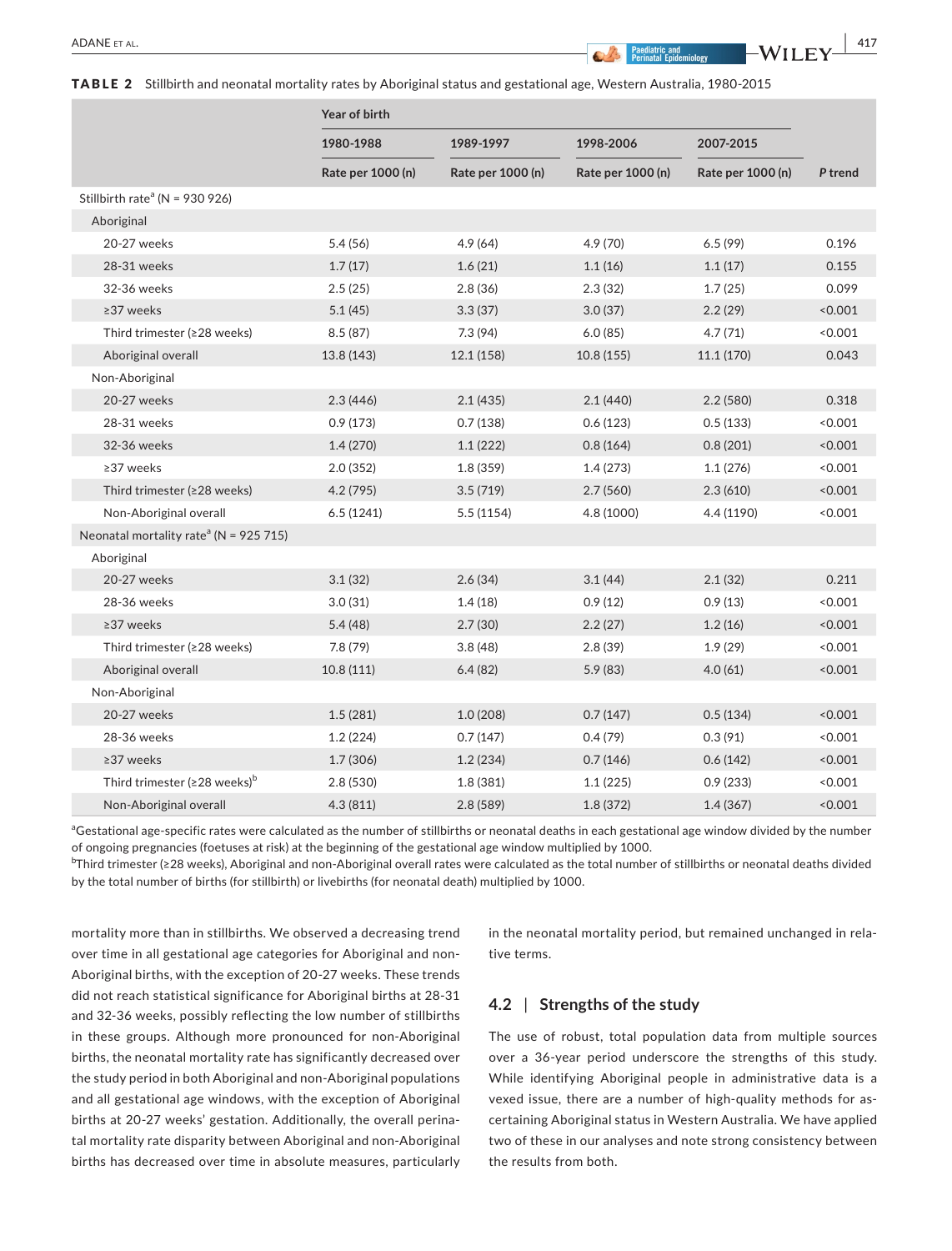

FIGURE 2 Stillbirth and neonatal mortality rate ratio (Aboriginal vs non-Aboriginal), Western Australia, 1980-2015; (A) stillbirth and (B) neonatal mortality

## **4.3** | **Limitations of the data**

However, there are some limitations: first, data collected for ad‐ ministrative purposes can contain errors and inconsistencies, including item‐level missingness and issues of misclassification. For instance, Aboriginal women may choose to not identify as Aboriginal because of a number of factors, $25$  and thus, the proportion of Aboriginal women could have been underestimated. However, we found similar results when the Aboriginal status identified based on the ASF was used instead of that reported in the MNS dataset. Administrative sources also do not contain in‐ formation on all variables of interest.

## **4.4** | **Interpretation**

Worldwide, improvements in health services and global initiatives have brought a considerable reduction in the overall perinatal mortality rate. $26-28$  In agreement with this, the findings of this study demonstrated that the overall perinatal mortality rate in Western Australia has almost halved between 1980 and 2015, mainly due to the substantial decline in the neonatal death rate. This might have been due to the continued improvements and availability of quality maternity and neonatal care, increase in the number of pregnancy terminations prior to 20 weeks' gestation or a decline in the preva‐ lence of known risk factors such as smoking.<sup>29,30</sup> The overall third trimester stillbirth rate (2.4 per 1000 births) observed between 2007 and 2015 was similar to the national rate (2.5 per 1000 births in 2014)<sup>10</sup> but was much lower than the estimate reported for developed nations in 2015 (3.4 per 1000 births).<sup>2</sup>

However, in line with previous reports, $10,13,31$  we found that the Aboriginal perinatal mortality rate was higher than the non‐Aboriginal rate across all study periods. Moreover, the stillbirth and neonatal mortality disparities between Aboriginal and non‐Aboriginal births

remained unchanged in relative terms, although there were improve‐ ments in absolute terms. Notably, the absolute improvements in the gaps in the stillbirth and neonatal mortality rates between the two populations could have been partly due to the increase in high‐risk populations in the comparison group such as African and Indian migrants (between 0% and 5% of total births in each time period). However, excluding births to these populations did not change the trends in non‐Aboriginal births (data not shown). The interplay of various cultural, sociodemographic, medical and lifestyle factors are likely to contribute to the persistently greater risk of perinatal mortality among Aboriginal births. Maternal characteristics, in particular, have been shown to elevate the risk of stillbirth and are generally more prevalent in Aboriginal populations<sup>32</sup>-including smoking during pregnancy, obesity, diabetes, hypertension and teenage pregnancy.<sup>33</sup> Our data highlight, consistently, that around half of Aboriginal women reported smoking during pregnancy while an approximate two-thirds reduction (from 21.1% to 7.7%) was observed for their non-Aboriginal counterparts between 1998 and 2015. These trends are likely to reflect the implementation of effec‐ tive smoking cessation interventions (including financial incentives) aimed at the general population and pregnant women.<sup>34-36</sup> Few programs, however, have targeted Aboriginal women specifically and available initiatives have been ineffective.<sup>37,38</sup> Given that smoking and other maternal risk factors are modifiable, effective interventions addressing these factors may reduce the overall rate of still‐ birth and narrow the perinatal mortality gap between Aboriginal and non-Aboriginal population.<sup>6</sup>

Further, relative socio‐economic disadvantage has been shown to be associated with perinatal death $10,39$  and might also partly explain the persistent disparity in the rate of perinatal mortality between Aboriginal and non‐Aboriginal populations. Our findings support ex‐ isting research highlighting the deep‐rooted disadvantage faced by Aboriginal populations, including in the earliest stages of life.<sup>40</sup> This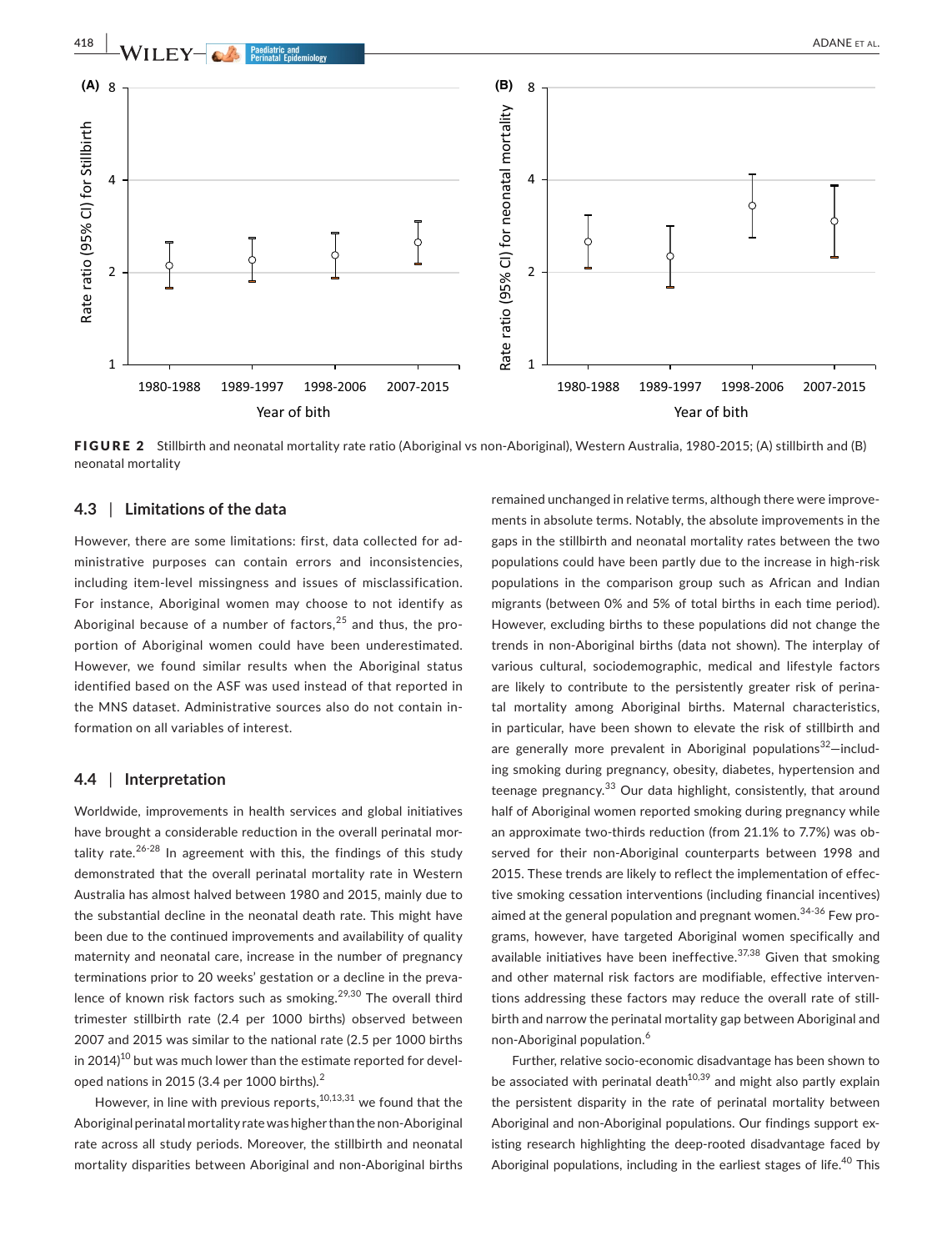disadvantage has persisted across generations despite the long‐term remedial efforts of governments, and emphasises that Aboriginal dis‐ advantage is complex and engrained in the processes that began with the exclusion, dispossession and marginalisation of Aboriginal peoples in Australia during colonisation. $41$  While the mechanisms by which SES impacts on perinatal wellbeing are multifaceted,<sup>42</sup> improvements in maternal education and financial wellbeing are likely to lead to im‐ proved antenatal care pathways and lifestyle changes. This can, in turn, support a reduction in the perinatal mortality inequalities that are a feature of this study, although there is no generational short-cut in the time required to effect meaningful, population-level change.<sup>43</sup>

Sub-optimal access to, and use of, responsive and appropriate antenatal care services has long been considered a critical issue in achieving equitable outcomes for Aboriginal women and their babies.44 Aboriginal women are typically confronted with a number of barriers to quality antenatal care services which extend beyond the individual constraints of socio‐economic circumstances and loca‐ tion, to the cultural safety, security and competence of mainstream care providers and health practitioners.<sup>45</sup> While Aboriginal community-controlled health services provide an important means of access to appropriate antenatal care in some areas, continued efforts are required to ensure that mainstream antenatal care providers have the capacity to respond to the needs of Aboriginal women.<sup>44,46</sup>

The findings of the current study highlight that most stillbirths were contributed by extremely preterm and term births, and the proportion has increased substantially over time for extremely preterm births but decreased slightly for births at term. The findings underscore the importance of disaggregating perinatal mortality rates by gestational age and the need to focus intervention efforts at these gestational windows. Given the deleterious effects of extreme preterm birth and its increasing prevalence over time,  $47$  prenatal care focusing on early identification of high-risk pregnancies and prevention of preterm labour may help to reduce the rate of preterm stillbirth. Moreover, foe‐ tal deaths at term without birth defects deserve critical attention and rigorous investigation as these are more likely to be avoidable through clinical intervention. Over 80% of term stillbirths occur prior to labour,<sup>10</sup> when important risks (such as abnormal foetal growth) often go undetected.<sup>48</sup> SGA, for example, is present in twice as many Aboriginal than non-Aboriginal births and a key stillbirth risk factor,<sup>10,49</sup> although the standard Australian birthweight percentiles may not be appropriate for the Aboriginal population.<sup>20</sup> While labour induction may prevent term stillbirths,<sup>50</sup> identifying high-risk pregnancies is challenging.

# **5** | **CONCLUSIONS**

The findings of this study demonstrate that the perinatal mortality rate has declined for Aboriginal and non‐Aboriginal populations in the last 3½ decades, although the rate of the reduction was greater for non‐Aboriginal births and neonatal mortality. The majority of stillbirths in Western Australia occurred at extremely preterm ges‐ tations (20‐27 weeks). The perinatal mortality rate gap between the Aboriginal and non‐Aboriginal births has improved in absolute terms, particularly for neonatal mortality, but remained unchanged in rela‐

tive terms. There is a continuing, pressing need to address modifiable risk factors of preventable perinatal deaths, particularly stillbirth in Aboriginal populations.

### **ACKNOWLEDGEMENTS**

We would like to acknowledge the Data Linkage Branch (Western Australian Government Department of Health), the Midwives' Notification System, Birth and Death Registries and Western Australian Register of Developmental Anomalies for providing data for this project. This research was supported by funding from an Australian National Health and Medical Research Council (NHMRC) Project Grant (GNT1127265) , which funded AAA, HDB and CCJS. BMF is funded by the Australian National Health and Medical Research Council (NHMRC) (Project Grant 1098844).

#### **ORCID**

*Akilew A. Adan[e](https://orcid.org/0000-0002-3022-5230)* <https://orcid.org/0000-0002-3022-5230> *Helen D. Bailey* <https://orcid.org/0000-0002-1259-3793> *Carrington C. J. Shepher[d](https://orcid.org/0000-0003-0043-7053)* <https://orcid.org/0000-0003-0043-7053>

#### **REFERENCES**

- 1. Wang H, Bhutta ZA, Coates MM, et al. Global, regional, national, and selected subnational levels of stillbirths, neonatal, infant, and under‐5 mortality, 1980‐2015: a systematic analysis for the Global Burden of Disease Study 2015. *Lancet*. 2016;388:1725‐1774.
- 2. Blencowe H, Cousens S, Jassir FB, et al. National, regional, and worldwide estimates of stillbirth rates in 2015, with trends from 2000: a systematic analysis. *Lancet Glob Health*. 2016;4:e98‐e108.
- 3. Heazell AEP, Siassakos D, Blencowe H, et al. Stillbirths: economic and psychosocial consequences. *Lancet*. 2016;387:604‐616.
- 4. Flenady V, Boyle F, Koopmans L, Wilson T, Stones W, Cacciatore J. Meeting the needs of parents after a stillbirth or neonatal death. *BJOG*. 2014;121(Suppl 4):137‐140.
- 5. Monk A, Harris K, Donnolley N, Hilder L, Humphrey M, Gordon A et al.Perinatal deaths in Australia 1993‐2012. 2016.
- 6. Flenady V, Wojcieszek AM, Middleton P, et al. Stillbirths: recall to action in high‐income countries. *Lancet*. 2016;387:691‐702.
- 7. Lawn JE, Blencowe H, Waiswa P, et al. Stillbirths: rates, risk factors, and acceleration towards 2030. *Lancet*. 2016;387:587‐603.
- 8. Joseph KS, Liu S, Rouleau J, et al. Influence of definition based versus pragmatic birth registration on international comparisons of perinatal and infant mortality: population based retrospective study. *BMJ*. 2012;344:e746.
- 9. Cousens S, Blencowe H, Stanton C, et al. National, regional, and worldwide estimates of stillbirth rates in 2009 with trends since 1995: a systematic analysis. *Lancet*. 2011;377:1319‐1330.
- 10. Australian Institute of Health and Welfare. Perinatal deaths in Australia 2013‐2014. Canberra 2018.
- 11. Hilder L, Flenady V, Ellwood D, Donnolley N, Chambers GM. Improving, but could do better: Trends in gestation‐specific stillbirth in Australia, 1994‐2015. *Paediatr Perinat Epidemiol*. 2018;32:487‐494.
- 12. Carson B, Dunbar T, Chenhall RD, Bailie R. *Social Determinants of Indigenous Health*. Sydney, Australia: Allen & Unwin; 2007.